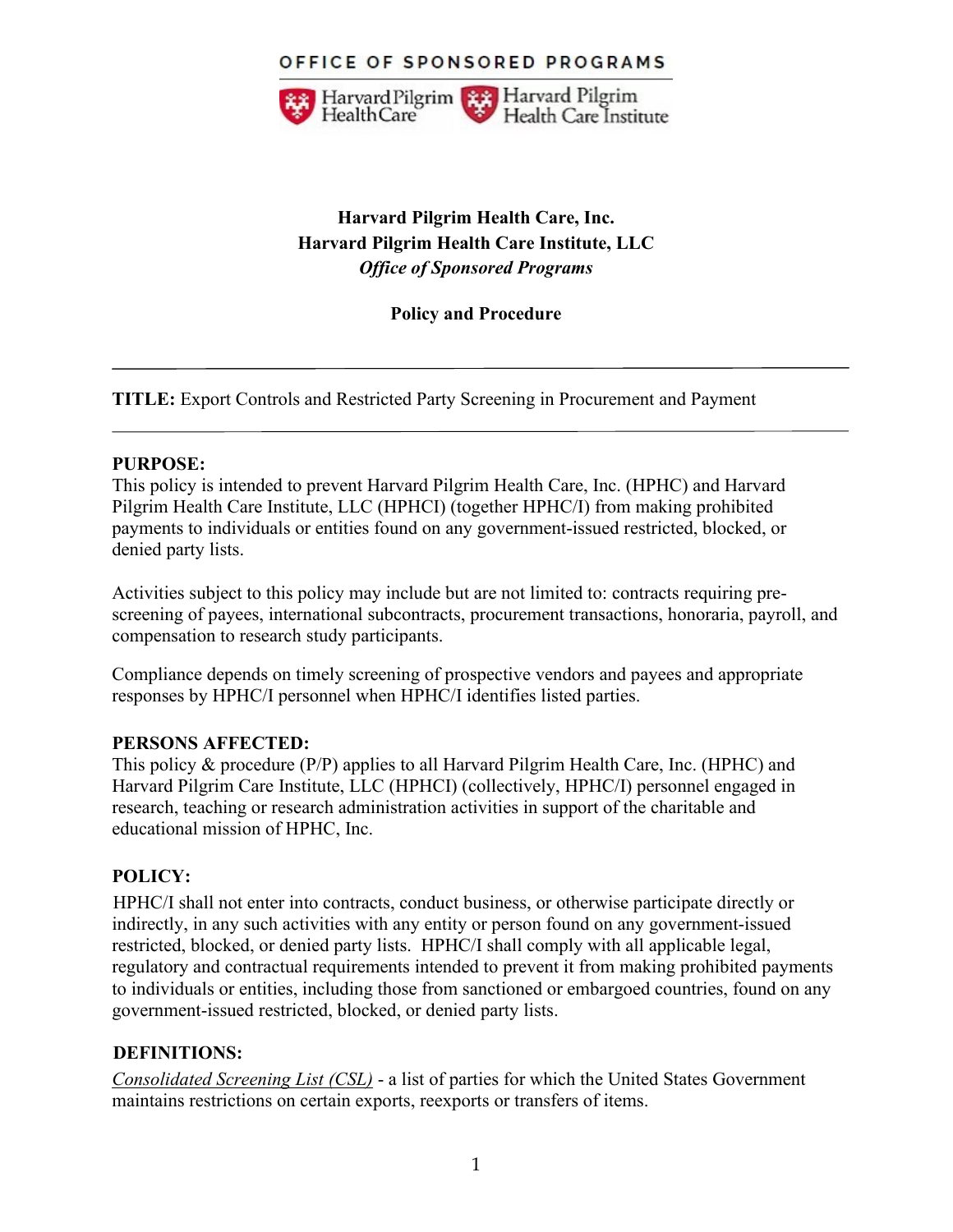*System for Award Management (SAM)* – a list of parties for which the United States maintains restrictions on certain exports, reexports or transfers of items.

**PROCEDURE:** HPHC/I may contract for software services (such as Visual Compliance) or use other appropriate methods to implement appropriate screening of prospective payees against the SAM and CSL databases ("Restricted Party Screening"). Individuals and entities to be screened include but are not limited to employees, students, independent contractors, and vendors. Finance, Human Resources, the Office of Sponsored Programs and Research Administration will cooperate with requests for data to support such screenings.

Appropriate action to prevent prohibited transactions based on screening results will be taken, which may including but not limited to: notifying other HPHC/I stakeholders, notifying the prohibited party, terminating contractual negotiations, and cancelling payment or procurement transactions.

### **Duties of Associate Grant Coordinator**

It is the responsibility of the Associate Grant Coordinator (AGC) to perform Restricted Party Screening:

- 1. On individuals, subcontractors, and sub-awardees supported by research grants and contracts.
- 2. on all identified subcontract institutions and personnel prior to submission to the funding agency.
- 3. Prior to execution of a subcontract, the AGC will perform Restricted Party Screening of each subcontract institution and each person associated with the subcontract.

 The AGC will also check the Visual Compliance System when HPHC is receiving a grant from a foreign institution.

If at any time an individual or entity name appears during the Restricted Party Screening, the Research Integrity & Compliance Officer shall be notified immediately for appropriate action.

#### **Duties of HPHC Procurement Services**

If a vendor appears in either the SAM or on the CSL, Procurement Services will contact the requisitioner and will not create the PO until the issue has been resolved with the Director of OSP.

Electronic approval for requisitions for these expenses follows workflow approval process.

#### **Duties of Principal Investigators:**

All Principal Investigators at HPHC/I shall complete Section IX: Pre-Approval for International Collaboration of the HPHC Sponsored Programs Application.

## **Training**